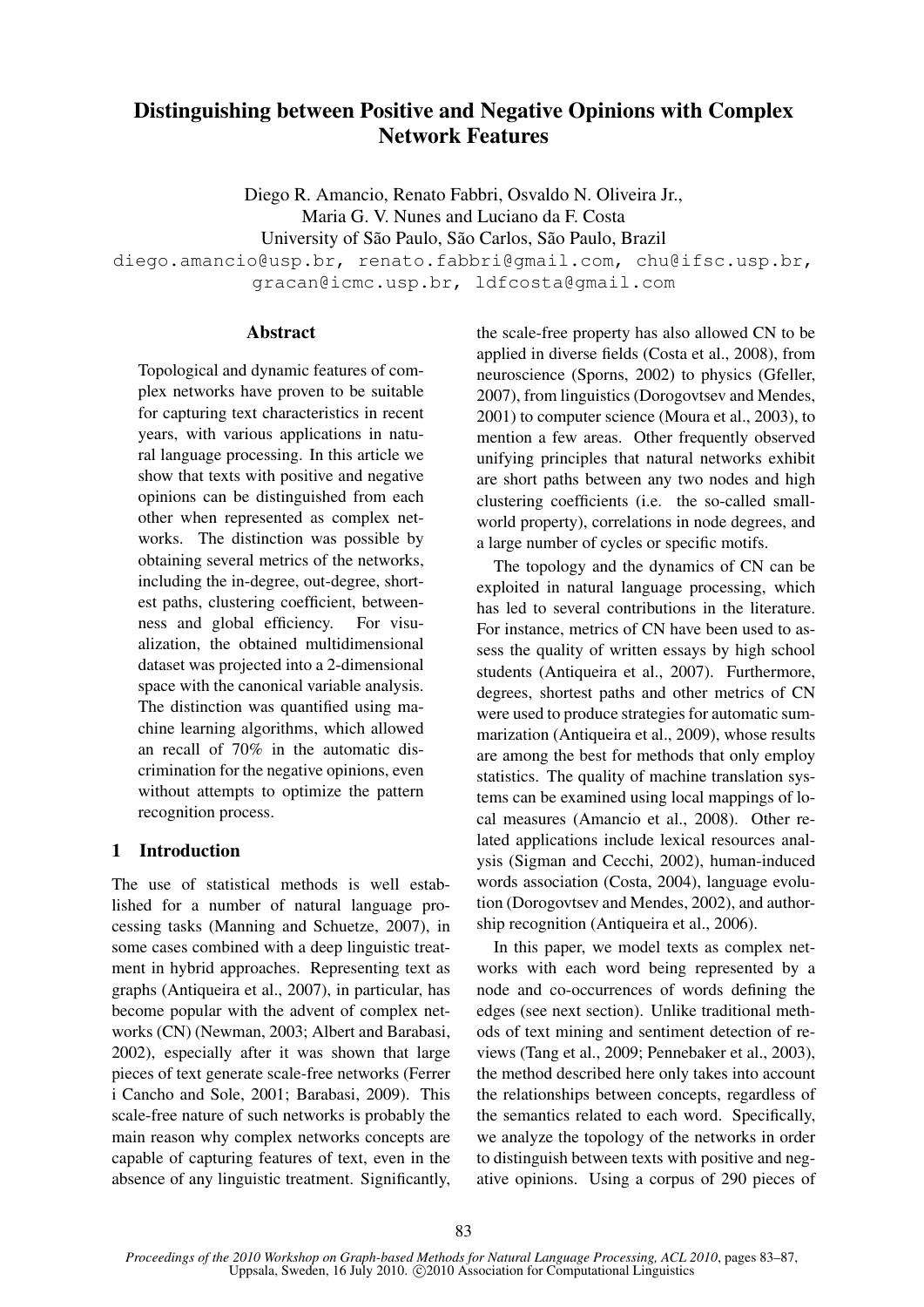| Before pre-processing | After pre-processing |
|-----------------------|----------------------|
| The projection of the | projection           |
| network data into two | network data two     |
| dimensions is crucial | dimension be crucial |
| for big networks      | big network          |

Table 1: *Adjacency list obtained from the sentence "The projection of the network data into two dimensions is crucial for big networks".*

text with half of positive opinions, we show that the network features allows one to achieve a reasonable distinction.

## 2 Methodology

#### 2.1 Representing texts as complex networks

Texts are modeled as complex networks here by considering each word (concept) as a node and establishing links by co-occurrence of words, disregarding the punctuation. In selecting the nodes, the stopwords were removed and the remaining words were lemmatized to combine words with the same canonical form but different inflections into a single node. Additionally, the texts were labeled using the MXPost part-of-speech Tagger based on the Ratnaparki's model (Ratnaparki, 1996), which helps to resolve problems of ambiguity. This is useful because the words with the same canonical form and same meaning are grouped into a single node, while words that have the same canonical form but distinct meanings generate distinct nodes. This pre-processing is done by accessing a computational lexicon, where each word has an associated rule for the generation of the canonical form. For illustrative means, Table 1 shows the pre-processed form of the sentence "The projection of the network data into two dimensions is crucial for big networks" and Figure 1 shows the network obtained for the same sentence.

Several CN metrics have been used to analyze textual characteristics, the most common of which are out-degree (*kout*), in-degree (*kin*), cluster coefficient (*C*) and shortest paths (*l*). Here we also use the betweenness  $(\rho)$  and the global efficiency (*η*). The out-degree corresponds to the number of edges emanating from a given node, where the weight of each link between any two nodes may also be considered, being referred to as outstrength. Analogously, the node's in-degree is defined as the number of edges arriving at a given



Figure 1: *Network obtained from the sentence "The projection of the network data into two dimensions is crucial for big networks".*

node. The network's *kout* and *kin* are evaluated by calculating the average among all the nodes, note that such global measures *kout* and *kin* are always equal. Regarding the adjacency matrix to represent the network, for a given node *i*, its *kout* and *kin* are calculated by eqs 1 and 2, where *N* represents the number of distinct words in the preprocessed text:

$$
k_{out}(i) = \sum_{j=1}^{N} W_{ji}
$$
\n(1)

$$
k_{in}(i) = \sum_{j=1}^{N} W_{ij}
$$
 (2)

The cluster coefficient (*C*) is defined as follows. Let S be the set formed by nodes receiving edges of a given node *i*, and *N<sup>c</sup>* is the cardinality of this set. If the nodes of this set form a completely connected set, then there are  $N_c(N_c-1)$  edges in this sub graph. However, if there are only B edges, then the coefficient is given by eq. (3):

$$
C(i) = \frac{B}{N_c(N_c - 1)}\tag{3}
$$

If  $N_c$  is less than 1, then *C* is defined as zero. Note that this measure quantifies how the nodes connected to a specific node are linked to each other, with its value varying between zero and one.

The shortest paths are calculated from all pairs of nodes within the network. Let  $d_{ij}$  be the minimum distance between any two words *i* and *j* in the network. The shortest path length *l* of a node *i* is given in equation 4.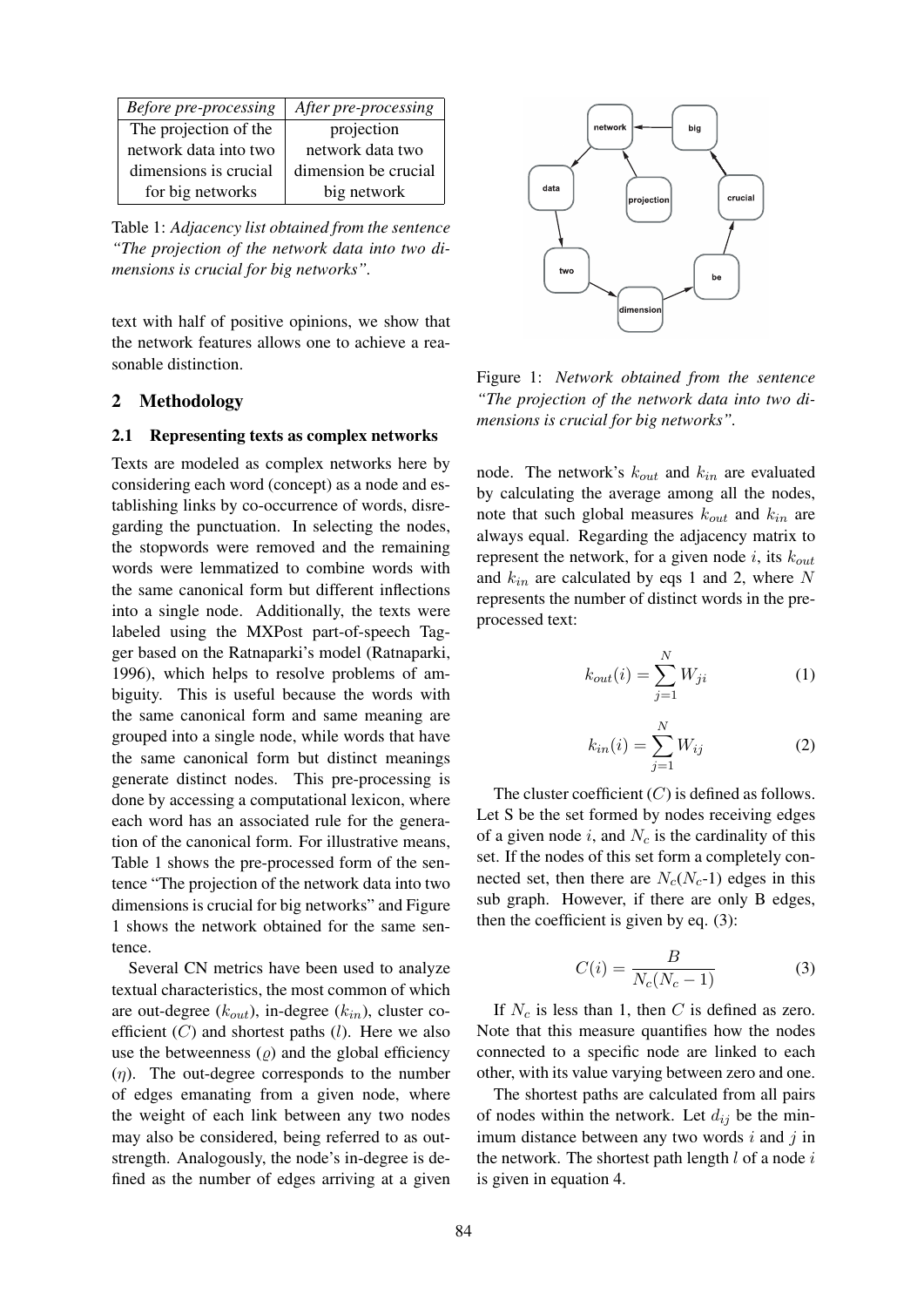$$
l(i) = \frac{1}{N-1} \sum_{j \neq i} d_{ij} \tag{4}
$$

Another measure often used in network analysis is the global efficiency  $(\eta)$ , which is defined in equation 5, and may be interpreted as the speed with which information is exchanged between any two nodes, since a short distance  $d_{ij}$  contributes more significantly than a long distance. Note that the formula below prevents divergence; therefore, it is especially useful for networks with two or more components. The inverse of *η*, named *harmonic mean of geodesic distances*, has also been used to characterize complex networks.

$$
\eta = \frac{1}{N(N-1)} \sum_{i \neq j} \frac{1}{d_{ij}} \tag{5}
$$

While *l* and  $\eta$  use the length of shortest paths, the betweenness uses the number of shortest paths. Formally, the betweenness centrality for a given vertex  $v$  is given in equation 6, where the numerator represents the number of shortest paths passing through the vertices  $i, v$  and  $j$  and the denominator represents the number of shortest paths passing through the vertices *i* and *j*. In other words, if there are many shortest paths passing through a given node, this node will receive a high betweenness centrality.

$$
\varrho(v) = \sum_{i} \sum_{j} \frac{\sigma(i, v, j)}{\sigma(i, j)} \tag{6}
$$

#### 2.2 Corpus

The corpus used in the experiments was obtained from the Brazilian newspaper Folha de São Paulo<sup>1</sup>, from which we selected 290 articles over a 10-year period from a special section where a positive opinion is confronted with a negative opinion about a given topic. For this study, we selected the 145 longest texts with positive opinion and the 145 longest text with negative opinions<sup>2</sup>, in order to have meaningful statistical data for the CN analysis.

#### 2.3 Machine Learning Methods

In order to discriminate the topological features from distinct networks we first applied a technique for reducing the dimension of the dataset, the canonical variable analysis (McLachlan, 2004).

The projection of network data into a lower dimension is crucial for visualization, in addition to avoids the so-called "curse of dimensionality" (Bishop, 2006). To calculate the axes points for projecting the data, a criterion must be established with which the distances between data points are defined. Let S be the overall dispersion of the measurements, as shown in equation 7, where  $\zeta$  is the number of instances ( $\zeta = 290$ ),  $\overrightarrow{x_c}$  is the set of metrics for a particular instance and  $\langle \overrightarrow{x} \rangle$ is the average of all  $\overrightarrow{x_c}$ .

$$
S = \sum_{c=1}^{\zeta} \left( \overrightarrow{x_c} - \langle \overrightarrow{x} \rangle \right) \left( \overrightarrow{x_c} - \langle \overrightarrow{x} \rangle \right)^T \qquad (7)
$$

Considering that two classes  $(C_1 = \text{positive})$ opinions and  $C_2$  = negative opinions) are used, the scatter matrix  $S_i$  is obtained for each class  $C_i$ , according to equation 8, where  $\langle \overrightarrow{x} \rangle_i$  is the analogous of  $\langle \overrightarrow{x} \rangle$  when only the instances belonging to class  $C_i$  is taken into account.

$$
S_i = \sum_{c \in C_i} \left( \overrightarrow{x_c} - \langle \overrightarrow{x} \rangle_i \right) \left( \overrightarrow{x_c} - \langle \overrightarrow{x} \rangle_i \right)^T \qquad (8)
$$

The intraclass matrix, i.e. the matrix that gives the dispersion inside  $C_1$  and  $C_2$ , is defined as in equation 9. Additionally, we define the interclass matrix, i.e. the matrix that provides the dispersion between  $C_1$  and  $C_2$ , as shown in equation 10.

$$
S_{intra} = S_1 + S_2 \tag{9}
$$

$$
S_{inter} = S - S_{intra} \tag{10}
$$

The principal axes for the projection are then obtained by computing the eigenvector associated with the largest eigenvalues of the matrix Λ (McLachlan, 2004) defined in equation 11. Since the data were projected in a twodimensional space, the two principal axes were selected, corresponding to the two largest eigenvalues.

$$
\Lambda = S_{intra}^{-1} S_{inter}
$$
 (11)

Finally, to quantify the efficiency of separation with the projection using canonical variable analysis, we implemented three machine learning algorithms (decision tree, using the C4.5 algorithm (Quinlan, 1993); rules of decision, using the

<sup>1</sup> http://www.folha.com.br

<sup>&</sup>lt;sup>2</sup>The average size of the selected corpus is 600 words.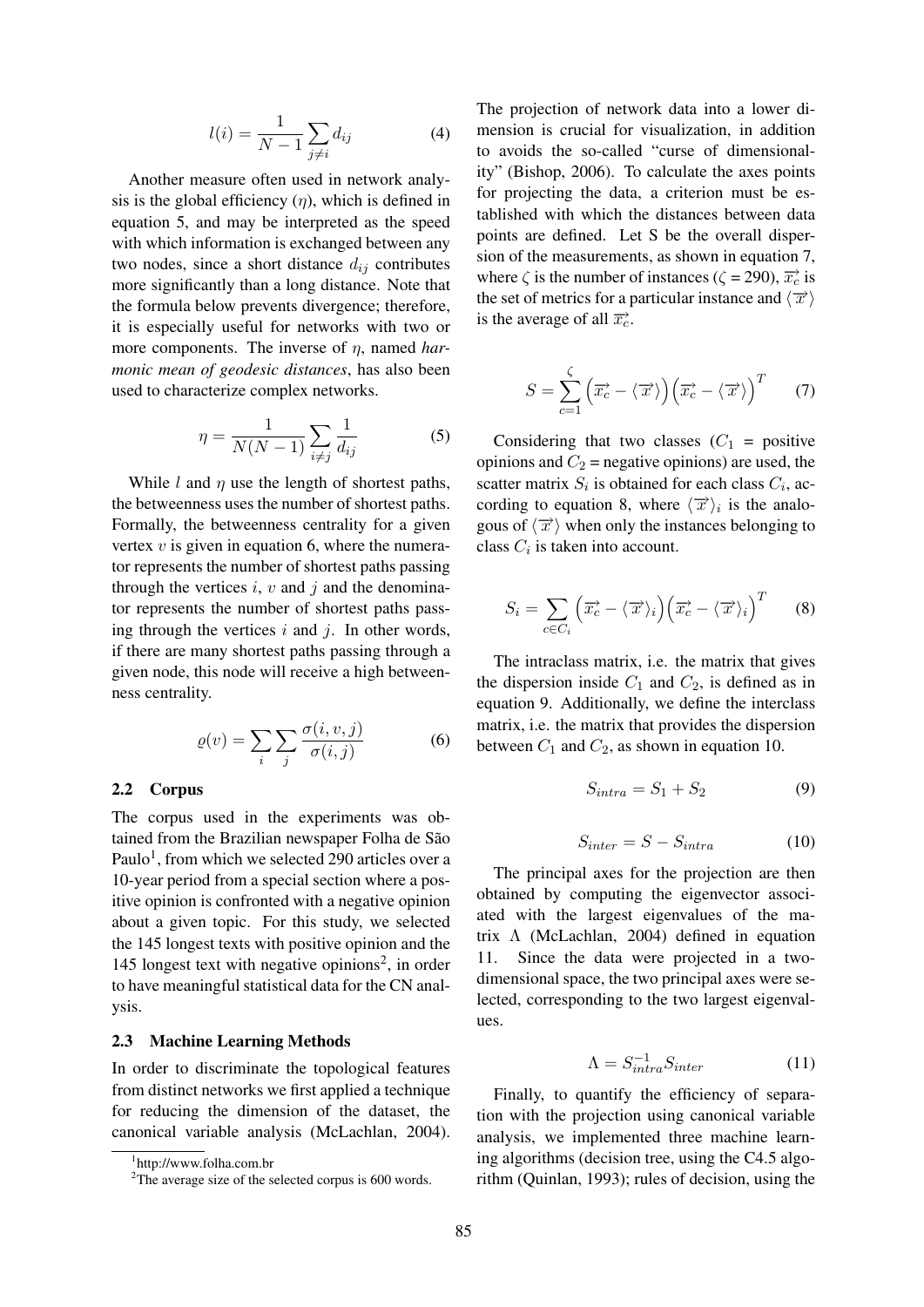RIP algorithm (Cohen, 1995), and Naive Bayes algorithm (John and Langley, 1995)) and evaluated the accuracy rate using the 10-fold-crossvalidation (Kohavi, 1995).

#### 3 Results and Discussion

The metrics out-degree  $(k_{out})$ , in-degree  $(k_{in})$ , shortest paths (*l*), cluster coefficient (*C*), betweenness (*ϱ*) and global efficiency (*η*) were computed for each of the 145 texts for positive and negative opinions, as described in the Methodology. The mean values and the standard deviations of these metrics were used as attributes for each text. This generated a dataset described in 10 attributes, since the average  $k_{in}$  is equal to the average  $k_{out}$ and the standard deviation of  $\eta$  is not defined (in other words, it is always zero). Figure 2 shows the projection of the dataset obtained with canonical variable analysis, illustrating that texts with different opinions can be distinguished to a certain extent. That is to say, the topological features of networks representing positive opinion tend to differ from those of texts with negative opinion.

The efficiency of this methodology for characterizing different opinions can be quantified using machine learning algorithms to process the data from the projection. The results are illustrated in Table 2. Again, the distinction between classes is reasonably good, since the accuracy rate reached 62%. Indeed, this rate seems to be a good result, since the baseline method<sup>3</sup> tested showed an accuracy rate of 53%. One also should highlight the coverage found for the class of negative reviews by using the C4.5 algorithm, for which a value of 82% (result not shown in the Table 2) was obtained. This means that if an opinion is negative, the probability of being classified as negative is only 18%. Thus, our method seems especially useful when a negative view should be classified correctly.

| Method      | Correctly classified |
|-------------|----------------------|
| C4.5        | 58%                  |
| Rip         | 60%                  |
| Naive Bayes | 62%                  |

Table 2: *Percentage of correctly classified instances.*



Figure 2: *Projection obtained by using the method of canonical variables. A reasonable distinction could be achieved between positive and negative opinions.*

## 4 Conclusion and Further Work

The topological features of complex networks generated with texts appear to be efficient in distinguishing between attitudes, as indicated here where texts conveying positive opinions could be distinguished from those of negative opinions. The metrics of the CN combined with a projection technique allowed a reasonable separation of the two types of text, and this was confirmed with machine learning algorithms. An 62% accuracy was achieved (the baseline reached 53%), even though there was no attempt to optimize the metrics or the methods of analysis. These promising results are motivation to evaluate other types of subtleties in texts, including emotional states, which is presently being performed in our group.

Acknowledgements: Luciano da F. Costa is grateful to FAPESP (05/00587-5) and CNPq (301303/06-1 and 573583/2008-0) for the financial support. Diego R. Amancio is grateful to FAPESP sponsorship (proc. 09/02941-1) and Renato Fabbri is grateful to CAPES sponsorship. We also thank Dr. Oto Araujo Vale very much for supplying the corpus.

<sup>&</sup>lt;sup>3</sup>The baseline method used as attributes the frequency of each word in each text. Then, the algorithm C4.5 was run with the same parameters used for the methodology based on complex networks.